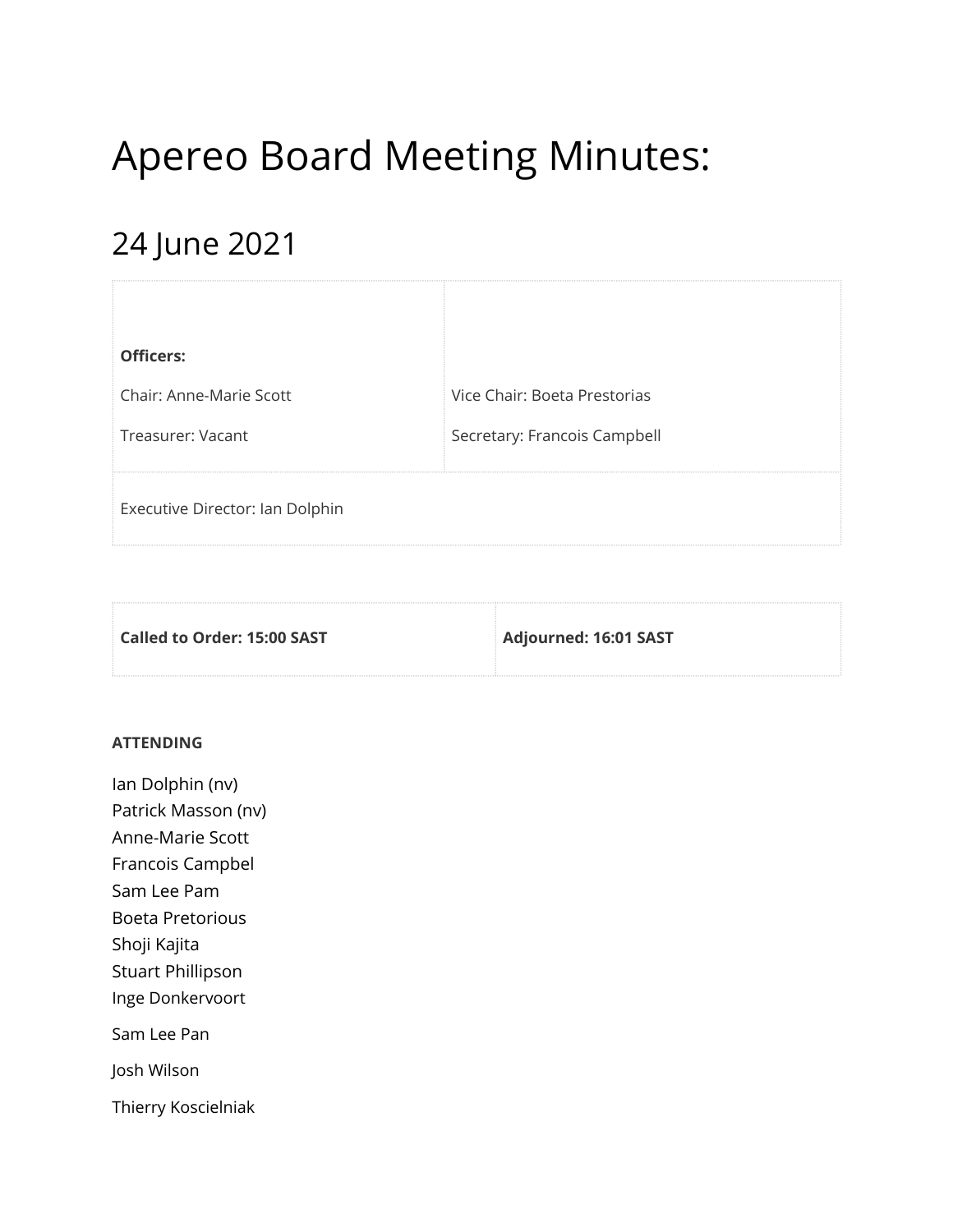Quorum is achieved: 10

#### **Agenda**

#### 1. **Apologies for Absence:**

1.1. Salvador Pellicer

# 2. **Welcome New Board Member, Josh Wilson**

- 2.1. Welcome and introduced himself. Looking forward to working with the board to do useful things
- 2.2. Introductions of the board members to Josh.

# 3. **Minutes of the May Call**

- 3.1. Accuracy and approval
	- 3.1.1. Moved: Boeta
	- 3.1.2. Seconded: Stuart
- 3.2. Matters Arising:
	- 3.2.1. None

# 4. **Confirmation of decisions taken since May meeting**

- 4.1. Appointment of Interim Executive Director
	- 4.1.1. For the record, we have successfully appointed Patrick Masson as our Interim Director, we are really excited.
	- 4.1.2. Appointment was confirmed via email and officialised today.

# 5. **Financial Reports**

- 5.1. Audit second draft report available
	- 5.1.1. **Action:** The board finance group to review, comment and reply to the audit.
	- 5.1.2. Subsequent discussion to be given attention.
	- 5.1.3. 2 points of clarification have been shared with the finance group.
- 5.2. Current membership list with invoicing.
	- 5.2.1. Recent changes in the status of membership discussed.
- 5.3. Reports from Accountants **not received (as of 23rd June).**
	- 5.3.1. Conversation with the accountants have been emphasised to delivering the reports on the agreed upon dates.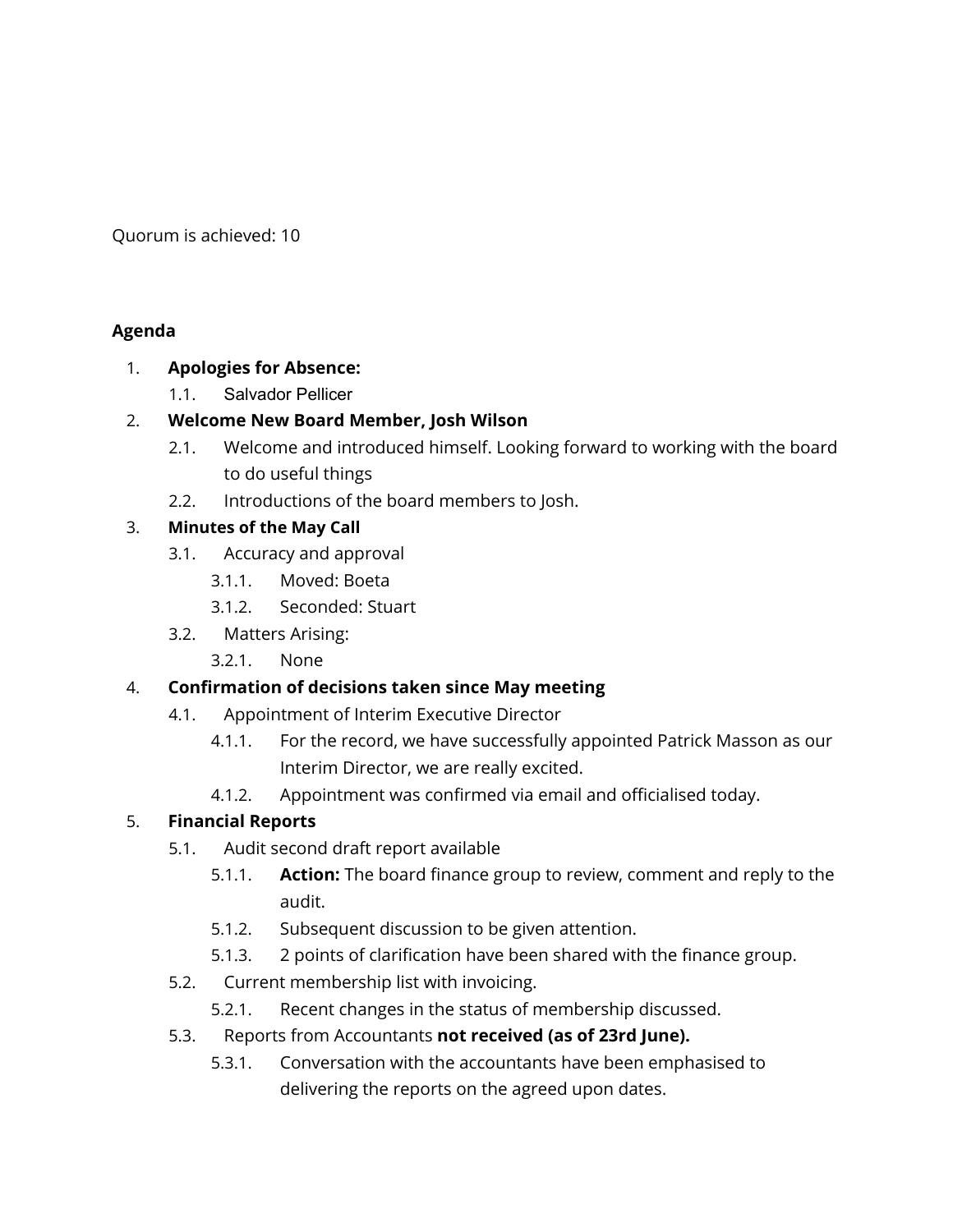5.3.2. Introduction of the Interim ED will be made to the accountants as well as a reminder of timely reporting

### 6. **Election of Officers**

- 6.1. Foundation Board Chair
	- 6.1.1. Nomination Anne-Marie Scott
		- 6.1.1.1. Affirmed Nem Con
- 6.2. Foundation Board Vice-Chair
	- 6.2.1. Nomination Boeta Pretorius
		- 6.2.1.1. Affirmed Nem Con
- 6.3. Foundation Secretary
	- 6.3.1. Francois Campbell Volunteered and affirmed.
- 6.4. Foundation Treasurer
	- 6.4.1. Vacant , will seek outside of the board.
	- 6.4.2. **Action:** an outline of standards and requirements to be created.
	- 6.4.3. Billing and management being centralized with Concentra.

# 7. **Open Apereo 21 Discussion**

- 7.1. Framing Note
	- 7.1.1. Not the final report, but conversations that have surfaced in conversations.
	- 7.1.2. Attempted several quite challenging
		- 7.1.2.1. Full use of the Platform
			- 7.1.2.1.1. Some aspects worked very well:
				- 7.1.2.1.1.1. Flipped plenary worked well
			- 7.1.2.1.2. Tweaking in the future required around the
				- 7.1.2.1.2.1. Sponsored sessions
				- 7.1.2.1.2.2. Community sessions to be
	- 7.1.3. Numbers: 140 , huge variations in attendance throughout the conference
	- 7.1.4. Feedback
		- 7.1.4.1. As it was remote, dedicated and continuous attendance was challenging.
		- 7.1.4.2. Similar mix of participants year on year.
		- 7.1.4.3. Interesting shift in the balancing of the genders and an increase of female attendees.
		- 7.1.4.4. Video conferencing and Pandemic fatigue was mentioned.
		- 7.1.4.5. Recordings to be shared and monitored for interesting analytics.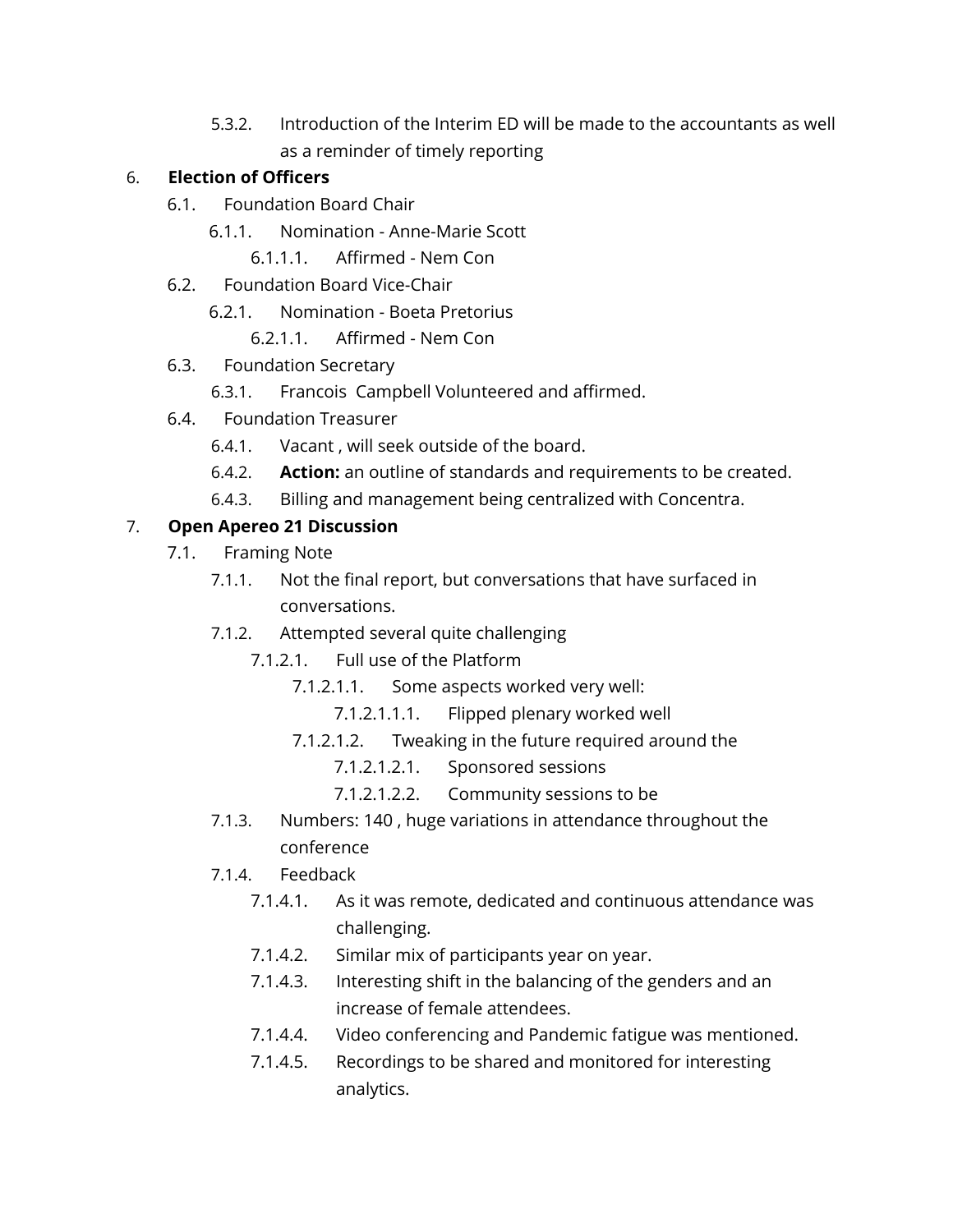- 7.1.4.6. **Action:** Post-conference analysis to be performed.
- 7.1.4.7. **Action**: Social media promotion to be performed on the recorded assets.
- 7.1.4.8. Discussion on how to unlock South America, Latin and South East Asian and concern about not reaching these audiences.

#### 8. **Board Membership & Elections**

- 8.1. Individual Members Election (no candidates)
	- 8.1.1. Noted
- 8.2. Appointed Directors (up to 3)
	- 8.2.1. Board to consider whether to use this facility
- 9. **Miscellaneous transition items;** social media accounts FB
	- 9.1. Sam and Inge have volunteered to assist as the Facebook account holder.

#### **10. Future calls**

- 10.1. Timing
	- 10.1.1. To be polled by the board members.
- 10.2. Topics
	- 10.2.1. Risk of the board becoming separated from the software communities
	- 10.2.2. Software communities to be invited to the board meetings to be considered.
	- 10.2.3. Further discussions on how to have these conversations are to be pursued.
- 11. **Pending Items:** Strategic Foci for 2021.
	- 11.1. Consensus on holding over this for the following meeting.

# 12. **Any Other Business**

**12.1. Formally recognising Ian's last board meeting and all the hard work performed by Ian's since its inception and continued contributions.**

#### **Notes**

#### **Article VI (7) Quorum:**

"Fifty percent (50%) of the entire Board of Directors shall constitute a quorum for the transaction of business at any meeting of the Board of Directors. The Board of Directors shall not conduct any formal actions, motions, decisions, policies or any related functions on behalf of the Foundation absent a quorum, unless specifically allowed under these Bylaws. The Directors